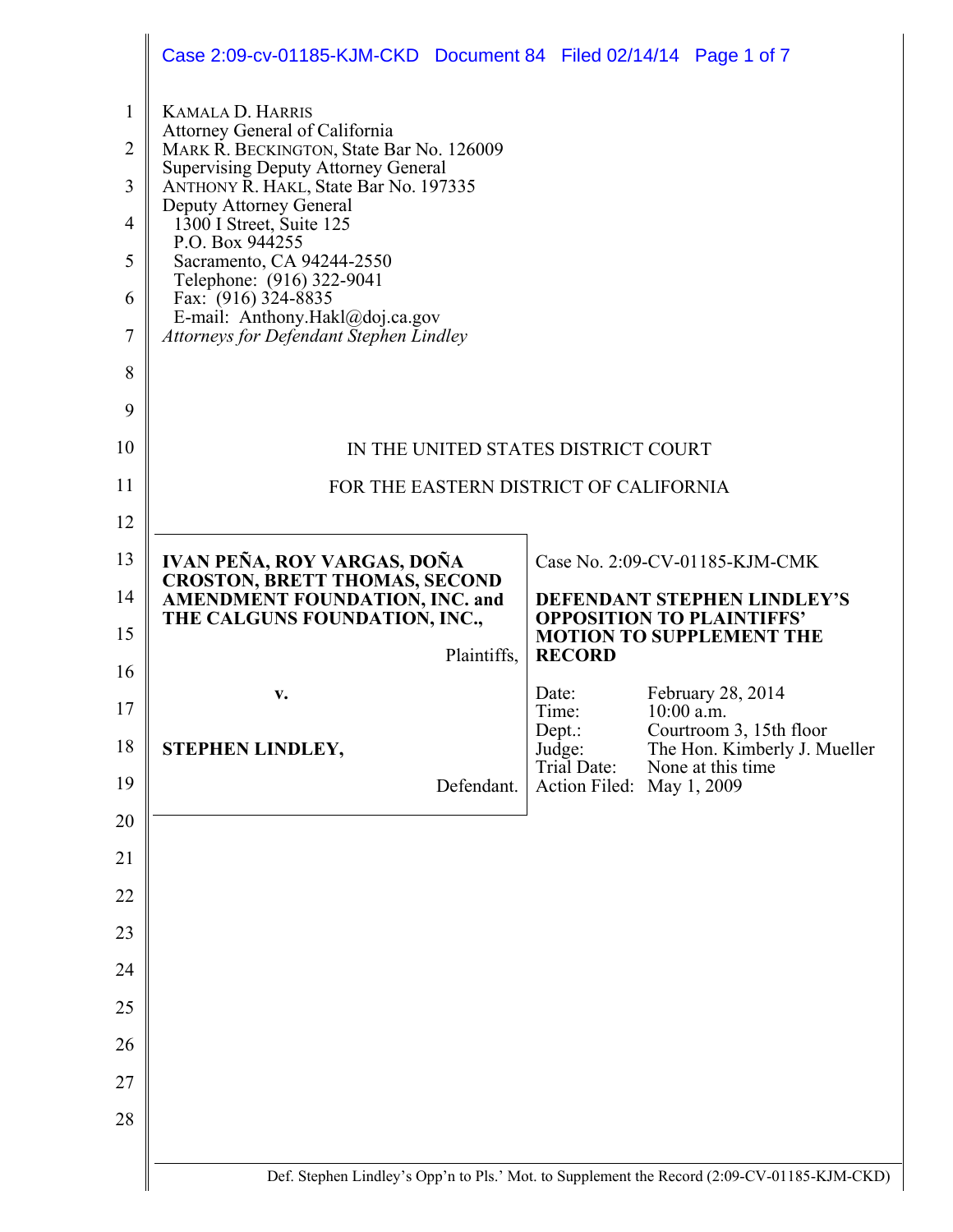| 1              |                     | <b>TABLE OF CONTENTS</b>                                              |      |
|----------------|---------------------|-----------------------------------------------------------------------|------|
| $\overline{2}$ |                     |                                                                       | Page |
| 3              |                     |                                                                       |      |
| $\overline{4}$ |                     |                                                                       |      |
| 5              |                     |                                                                       |      |
| 6              | $\mathbf{L}$<br>II. |                                                                       |      |
| 7              |                     |                                                                       |      |
|                | III.                | The declarations do not contain admissible evidence in support of any |      |
| 8              |                     |                                                                       |      |
| 9              |                     |                                                                       |      |
| 10             |                     |                                                                       |      |
| 11             |                     |                                                                       |      |
| 12             |                     |                                                                       |      |
| 13             |                     |                                                                       |      |
| 14             |                     |                                                                       |      |
| 15             |                     |                                                                       |      |
| 16             |                     |                                                                       |      |
| 17             |                     |                                                                       |      |
| 18             |                     |                                                                       |      |
| 19             |                     |                                                                       |      |
| 20             |                     |                                                                       |      |
| 21             |                     |                                                                       |      |
| 22             |                     |                                                                       |      |
| 23             |                     |                                                                       |      |
| 24             |                     |                                                                       |      |
| 25             |                     |                                                                       |      |
|                |                     |                                                                       |      |
| 26             |                     |                                                                       |      |
| 27             |                     |                                                                       |      |
| 28             |                     | $\mathbf{i}$                                                          |      |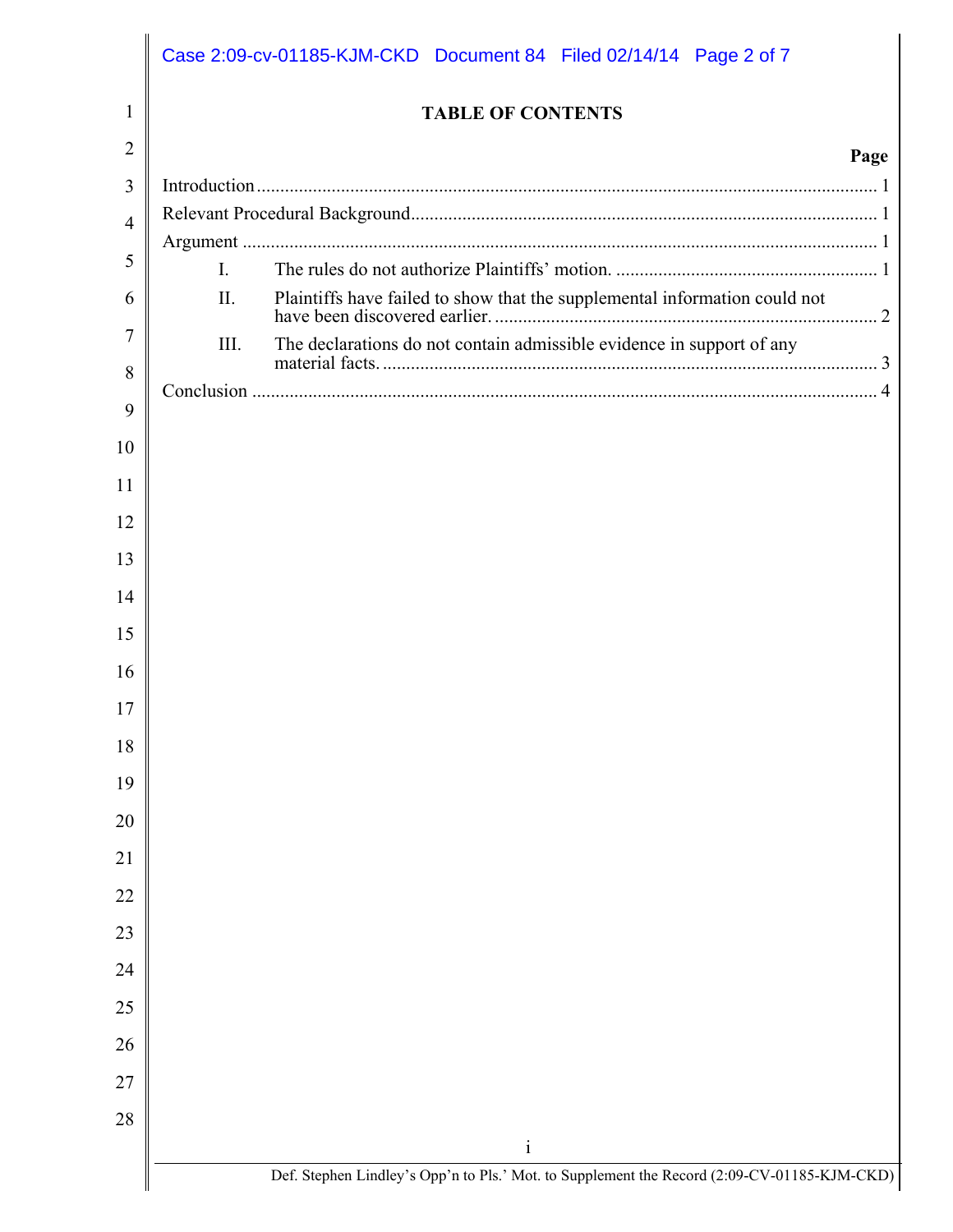| 1<br>$\overline{2}$<br>3<br><b>CASES</b><br>$\overline{4}$<br>Pepper v. JC Penney Corp.<br>5<br>Peterson v. Scotia Prince Cruises Ltd.<br>6<br>$\overline{7}$<br><b>STATUTES</b><br>8<br>Penal Code<br>9 | <b>TABLE OF AUTHORITIES</b><br>Page                                                         |
|----------------------------------------------------------------------------------------------------------------------------------------------------------------------------------------------------------|---------------------------------------------------------------------------------------------|
|                                                                                                                                                                                                          |                                                                                             |
|                                                                                                                                                                                                          |                                                                                             |
|                                                                                                                                                                                                          |                                                                                             |
|                                                                                                                                                                                                          |                                                                                             |
|                                                                                                                                                                                                          |                                                                                             |
|                                                                                                                                                                                                          |                                                                                             |
|                                                                                                                                                                                                          |                                                                                             |
|                                                                                                                                                                                                          |                                                                                             |
|                                                                                                                                                                                                          |                                                                                             |
| 10<br><b>COURT RULES</b>                                                                                                                                                                                 |                                                                                             |
| 11<br>Federal Rules of Civil Procedure                                                                                                                                                                   |                                                                                             |
| 12<br>13                                                                                                                                                                                                 |                                                                                             |
| 14                                                                                                                                                                                                       |                                                                                             |
| 15                                                                                                                                                                                                       |                                                                                             |
| 16                                                                                                                                                                                                       |                                                                                             |
| 17                                                                                                                                                                                                       |                                                                                             |
| 18                                                                                                                                                                                                       |                                                                                             |
| 19                                                                                                                                                                                                       |                                                                                             |
| 20                                                                                                                                                                                                       |                                                                                             |
| 21                                                                                                                                                                                                       |                                                                                             |
| 22                                                                                                                                                                                                       |                                                                                             |
| 23                                                                                                                                                                                                       |                                                                                             |
| 24                                                                                                                                                                                                       |                                                                                             |
| 25                                                                                                                                                                                                       |                                                                                             |
| 26                                                                                                                                                                                                       |                                                                                             |
| 27                                                                                                                                                                                                       |                                                                                             |
| 28                                                                                                                                                                                                       | $\overline{\textbf{ii}}$                                                                    |
|                                                                                                                                                                                                          | Def. Stephen Lindley's Opp'n to Pls.' Mot. to Supplement the Record (2:09-CV-01185-KJM-CKD) |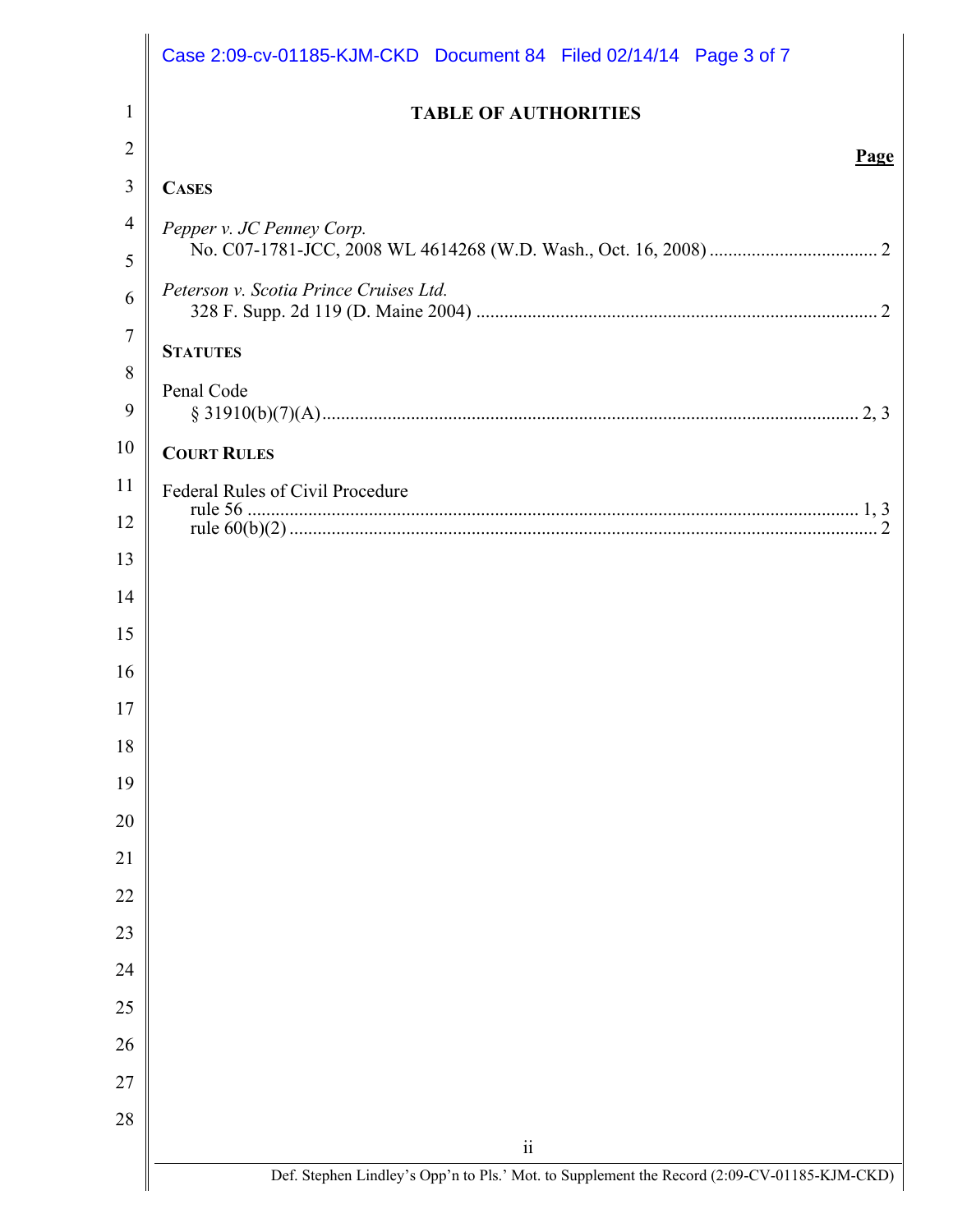#### **INTRODUCTION**

2 3 4 5 6 7 8 Plaintiffs' motion to supplement the summary judgment record with declarations from the firearms manufacturers Sturm, Ruger & Co. and Smith & Wesson is not authorized by the rules. Nor have plaintiffs shown that, with reasonable diligence, they could not have produced the information contained in the declarations at an earlier time. And in any event, the contents of the declarations do not support any material fact in this case. Accordingly, and as explained further below, the Court should deny plaintiffs' motion. **RELEVANT PROCEDURAL BACKGROUND** 

9 10 11 12 This matter is currently under submission on the parties' cross-motions for summary judgment. The hearing on the motions, which have been fully briefed, occurred on December 16, 2013. (Doc. no. 77.) All discovery and law and motion deadlines set forth in the Court's scheduling order have passed. (*See* Doc. nos. 47 & 50.)

13 14 15 16 Following the hearing on the cross-motions for summary judgment, and in light of the discussion on the record during oral argument, the Court directed the parties to file a stipulation clarifying a certain statistic already in the record. (Doc. no. 78.) Pursuant to the Court's order, the parties filed the stipulation on December 31, 2013. (Doc. no. 80.)

17 18 19 20 21 22 On January 28, 2014, plaintiffs filed the instant motion, which is styled "Motion to Supplement the Record on Pending Cross-Motions for Summary Judgment." (Doc. no. 82.) Plaintiffs seek an order from the Court accepting into the record the declarations of Michael O. Fifer, the Chief Executive Officer of Sturm, Ruger & Co., and Peter James Debney, the President and Chief Executive Officer of Smith & Wesson. Sturm, Ruger & Co. and Smith & Wesson are firearms manufacturers, but neither is a party in this case.

23

24

1

## **ARGUMENT**

# **I. THE RULES DO NOT AUTHORIZE PLAINTIFFS' MOTION.**

25 26 27 Nothing in the Federal Rules of Civil Procedure authorize Plaintiffs' motion to supplement the record after cross-motions for summary judgment have been briefed, argued and submitted for decision. *See* Fed. R. Civ. P. 56. Plaintiffs concede as much. (Mem. of P. & A. in Supp. of Pls.'

1

28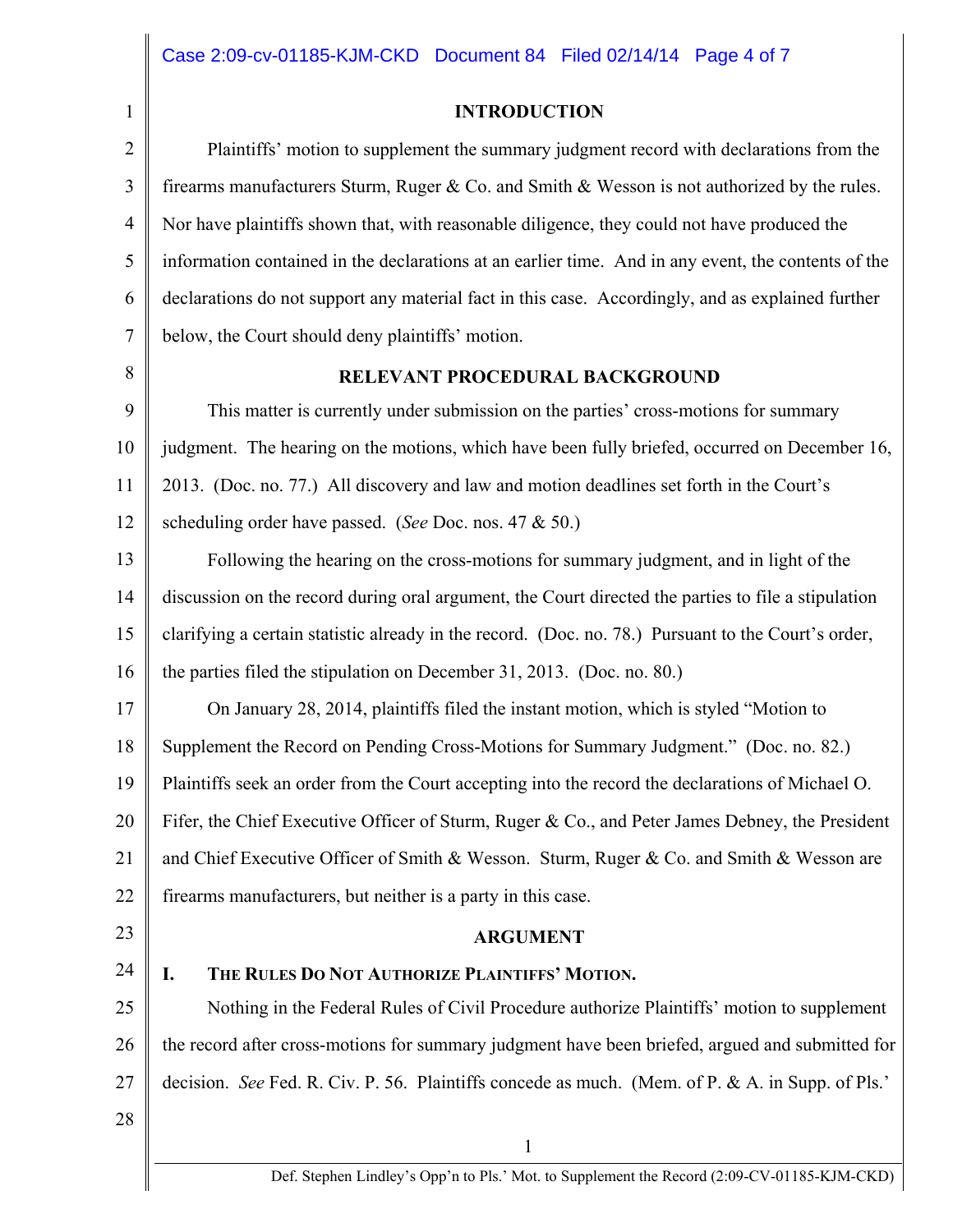# Case 2:09-cv-01185-KJM-CKD Document 84 Filed 02/14/14 Page 5 of 7

Mot. to Supp. the Record on Summ. J. ("Pls.' Mem." at 3.) For this reason alone, the Court should deny the motion.

3

4

1

2

## **II. PLAINTIFFS HAVE FAILED TO SHOW THAT THE SUPPLEMENTAL INFORMATION COULD NOT HAVE BEEN DISCOVERED EARLIER.**

5 6 7 8 9 10 11 12 13 14 15 16 17 18 In terms of case law, plaintiffs cite one unreported decision involving a motion to supplement the summary judgment record. *See Pepper v. JC Penney Corp.*, No. C07-1781-JCC, 2008 WL 4614268 (W.D. Wash., Oct. 16, 2008). In that case, though, the Court granted the motion after considering whether the proposed supplement of the record was "newly discovered evidence that, with reasonable diligence, could not have been discovered earlier." *Id.* at 2 (citing Fed. R. Civ. P. 60(b)(2) and local rule allowing for reconsideration due to new facts which could not have been brought to court's attention earlier).<sup>1</sup> In a similar situation, another court has also considered whether the "new" evidence could have been discovered earlier. *See Peterson v. Scotia Prince Cruises Ltd.*, 328 F. Supp. 2d 119, 120 (D. Maine 2004) (denying plaintiff's motion for leave to supplement the record where the supplement was "simply a late effort to do what she should have done in responding to the initial summary judgment motion"). Here, plaintiffs have failed to show that the information from the firearms manufacturers could not have been discovered earlier with reasonable diligence. In this regard, the motion contains only vague and conclusory references like "newly-developed circumstances."

19 20 (Pls.' Mem. at 3.) Neither the motion nor declarations address the precise timing of plaintiffs' discovery of these circumstances.

21 22 23 24 25 Additionally, the apparent decision of Sturm, Ruger & Co. and Smith & Wesson to have certain handguns fall off the roster is tied to the Unsafe Handgun Act's (UHA) microstamping requirements. Those requirements were enacted in 2007, and had an initial effective date of January 1, 2010. Cal. Penal Code § 31910(b)(7)(A). Defendants acknowledge that the Department of Justice did not certify that the technology used to create the microstamp imprint

26

27

28

<sup>&</sup>lt;u>1</u> <sup>1</sup> The motion in *Pepper* was also unopposed and involved evidence obtained by the party after it filed its reply brief, not after the case was argued and submitted. *Pepper*, 2008 WL 4614268 at 2.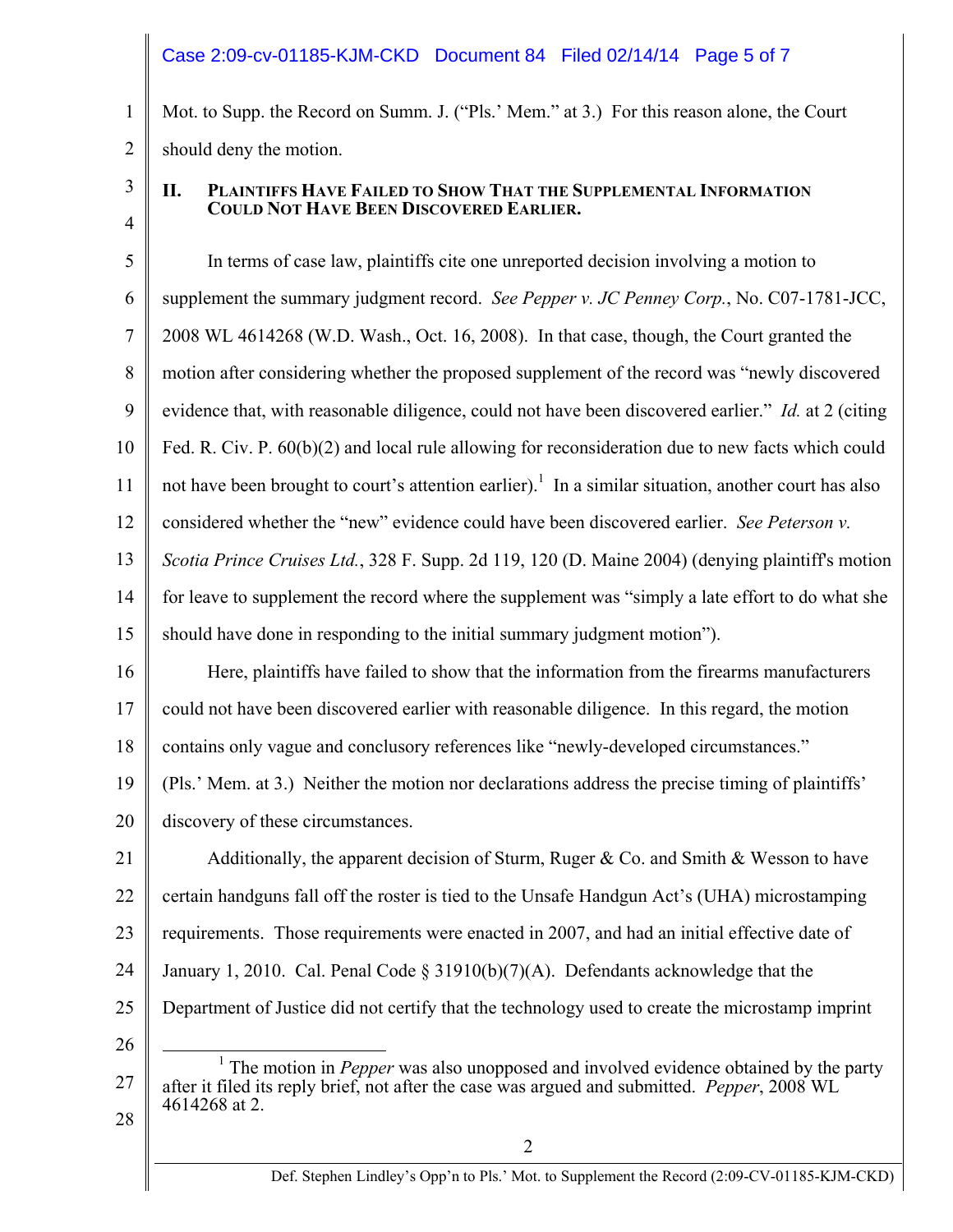## Case 2:09-cv-01185-KJM-CKD Document 84 Filed 02/14/14 Page 6 of 7

1 2 3 4 5 6 7 8 9 10 11 12 13 14 15 16 17 18 19 20 21 22 23 24 25 26 "is available to more than one manufacturer unencumbered by any patent restrictions" until May 17, 2013 (*id*.), but that was still seven months prior to the hearing on the cross-motions for summary judgment. In the face of this history, plaintiffs, who include individual firearms enthusiasts and organizations dedicated to Second Amendment advocacy efforts, cannot reasonably contend that they had no reason to inquire as to the position of gun manufacturers on microstamping at any time prior to December 16, 2013. Plaintiffs have failed to demonstrate that the information offered by Sturm, Ruger & Co. and Smith & Wesson could not have been discovered earlier with reasonable diligence. For this reason as well, the Court should deny the motion. **III. THE DECLARATIONS DO NOT CONTAIN ADMISSIBLE EVIDENCE IN SUPPORT OF ANY MATERIAL FACTS.**  Plaintiffs' motion should also be denied because the proffered declarations do not contain any admissible evidence relevant to any material fact. *See* Fed. R. Civ. P. 56. In addition to being generally vague, conclusory and speculative, the crux of Mr. Fifer's declaration is that the UHA is "forcing Ruger" to cease certain handgun sales in California. (Decl. of Michael Fifer ¶ 7.) Mr. Debney's declaration is similarly deficient and, at bottom, asserts that complying with the microstamping requirements "appears infeasible" and that "many" Smith & Wesson handguns will be "forced off the roster." (Decl. of James Debney  $\P$  6 & 7.) Yet even assuming these statements accurately capture the declarants' beliefs, they are not evidence in support of any material fact. They are simply argument that attempts to characterize the UHA in a particular manner. Defendants could just as easily argue that under the UHA firearms manufacturers remain free to decide to limit certain handguns sales in California rather than comply with the statutory requirements governing those sales, which is a business decision that Sturm, Ruger  $\&$ Co. and Smith & Wesson apparently have made. But that argument regarding the nature of the UHA is not subject to evidentiary proof. Nevertheless, while the declarations from non-parties Sturm, Ruger  $\&$  Co. and Smith  $\&$ 

28 the roster is a consideration. Plaintiffs have requested that the Court take judicial notice of a

27

3

Wesson are irrelevant, the parties appear to be in agreement that the total number of handguns on

Def. Stephen Lindley's Opp'n to Pls.' Mot. to Supplement the Record (2:09-CV-01185-KJM-CKD)